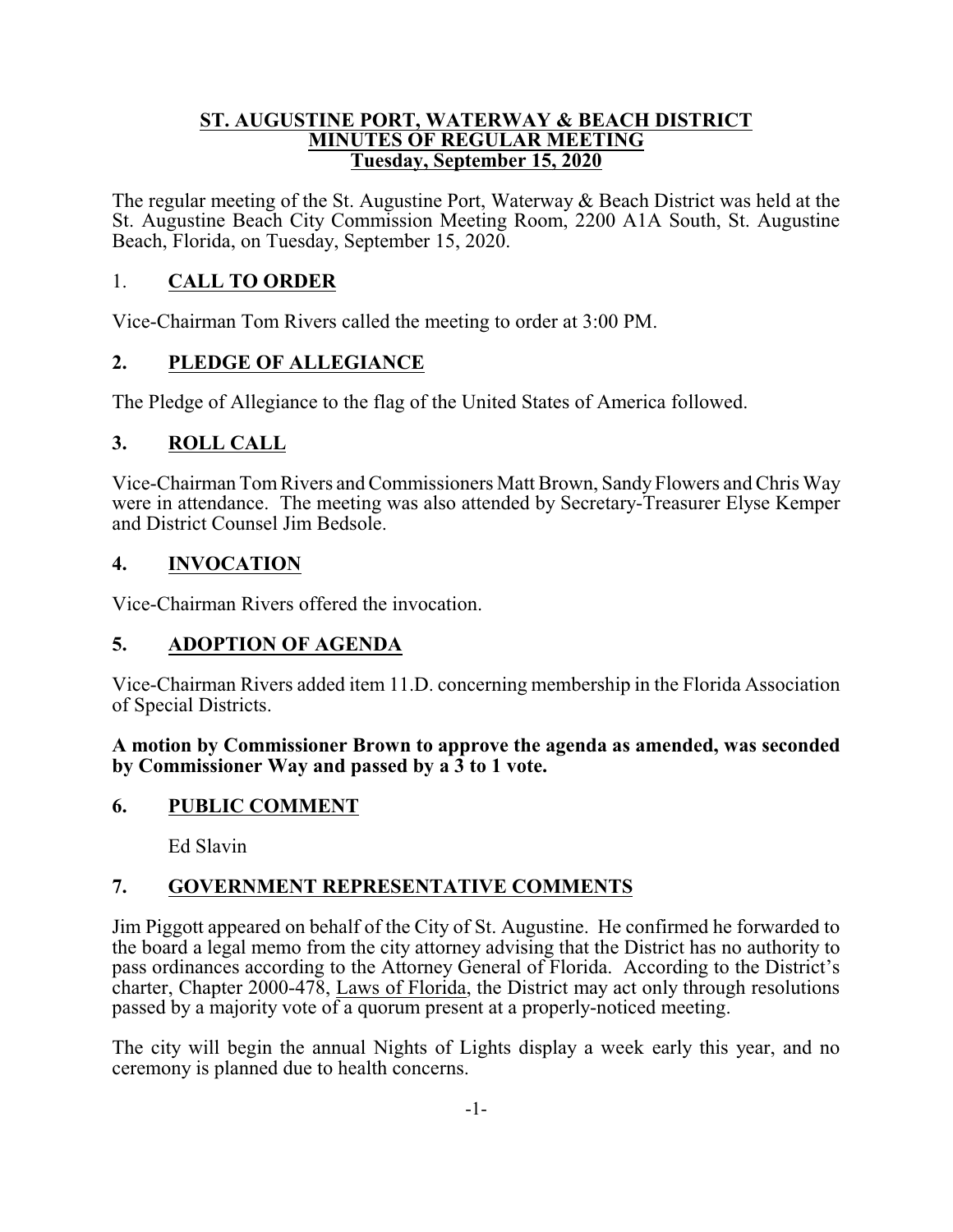The city's grant request to the Florida Inland Navigation District for funds to dredge Salt Run was ranked first among all applications received by FIND. In response to questions from Commissioner Flowers, Mr. Piggott said the dredge projects in Salt Run are supervised by Taylor Engineering.

Carl Blow, Florida Inland Navigation District, reiterated the city's grant request was rated first among 54 applications and requires a twenty-five percent local match. In order to allow funding for other local projects, he said the cost of dredging Salt Run is spread over three years at \$200,000 per year. Total funding available to St. Johns County from FIND this year is \$699,000, the majority of which will go to other waterway projects. FIND also maintains a fund of up to \$30,000 per county per year for removing derelict vessels. Another fund is dedicated to volunteer waterway cleanup projects up to \$10,000 per county per year.

The Corps of Engineers has begun the Vilano Beach renourishment project and the contractor is on site. 1.3 million cubic yards of sand will be placed on the beach below mean high water from north of the inlet to Seranata Beach. Sand will be taken from the inlet, the flood shoal, and possibly from Salt Run. Mr. Blow said sand will be placed up to the mean high water line, wherever that lies, and that easements have been obtained from beachfront lot owners to allow this. Beach access may be restricted in areas until the project concludes in early 2021. He estimated there is more than 180,000 cubic yards of beach quality sand in Salt Run.

In response to questions, Mr. Blow said the city is already receiving grant money from FIND for derelict vessel removal.

Teddy Meyer, St. Johns County Parks, reported improvements planned for the Vilano Boat Ramp will begin this November and will consist of fencing and re-striping the parking lot. The project at Doug Crane Park is in the final planning stages and may start as soon as next month. He suggested contacting the County Commission office for information on all the waterway-related projects now taking place in the county.

Cpl. Josh Underwood, SJSO Marine Unit, reported his agency responded last month to 127 calls for service, and cited boaters for wake zone violations, and life jacket and navigation light violations. There are two new derelict vessels, one of which is an 85-foot shrimp boat south of the 312 Bridge.

He reminded the board it had not addressed his agency's application for a grant of \$19,710 for night vision and thermal imaging equipment.

#### **A motion by Commissioner Flowers to approve an expenditure of \$19,710 for night vision and thermal imaging equipment for the St. Johns County Sheriff Marine Unit was seconded by Commissioner Brown and passed unanimously.**

Commissioner Brown reported the results of his research regarding the enforcement of marine sanitation device controls. The United States Coast Guard already regulates the devices and its regulations supercede those of a local jurisdictions. However, some local jurisdictions have imposed ordinances which allow them to inspect these devices on vessels within their waters to ensure compliance with Coast Guard rules.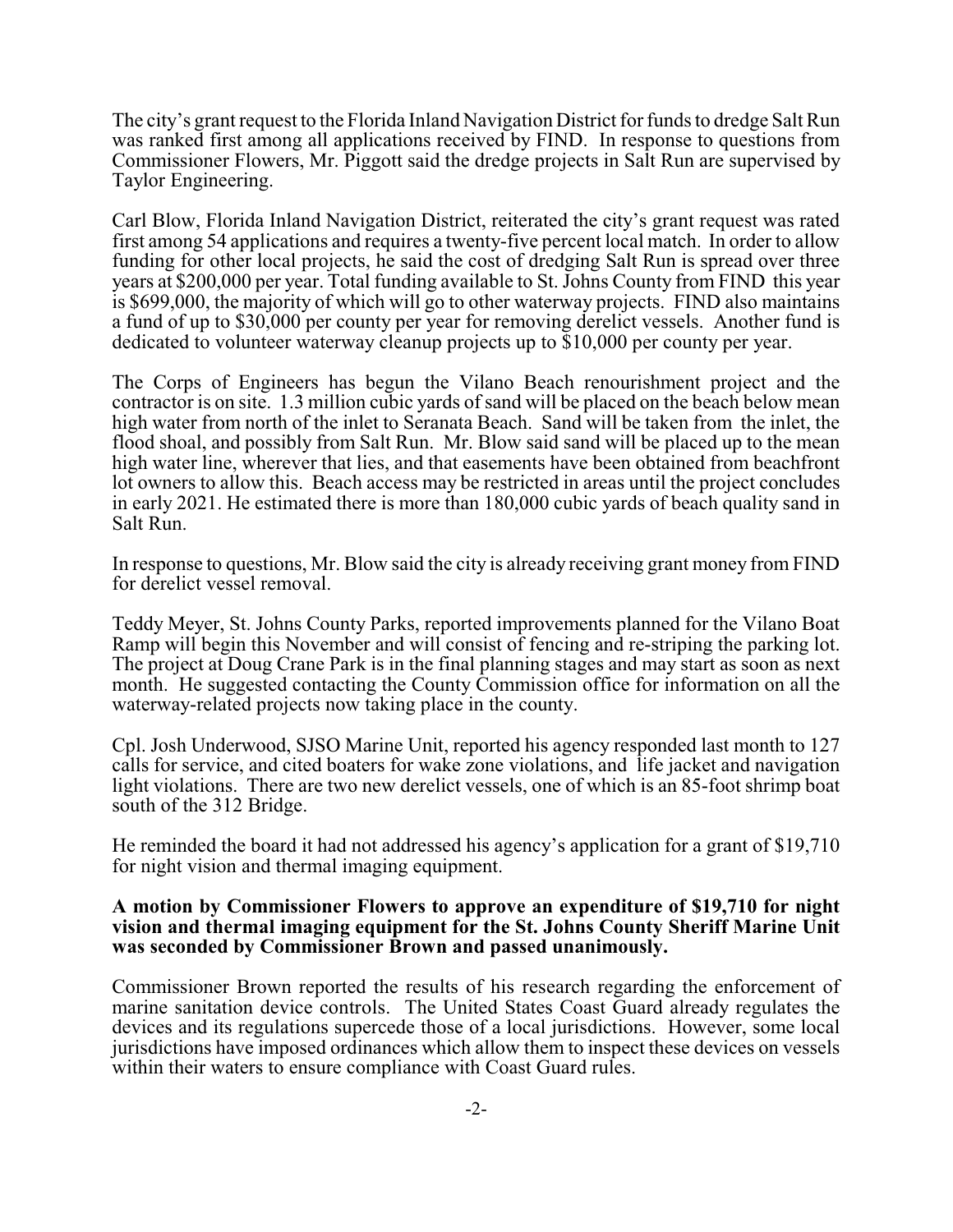## **8. SECRETARY-TREASURER'S REPORT**

Secretary-Treasurer Kemper delivered the financial report. As of August 31, 2020, the District had spent \$318,505 for projects and operating expenses in fiscal year 2019-2020, and collected \$565,449 in net tax revenue. As of that date, the District had on deposit a total of \$2,427,941, and holds \$712 in a separate account for the Summer Haven River restoration project. Ms. Kemper reminded the board her firm's engagement proposal needs to be approved. As some board members had not reviewed the revised agreement, Ms. Kemper agreed to place the matter on the next meeting agenda.

# **9**. **APPROVAL OF MINUTES**

#### **Commissioner Brown moved to approve the minutes of the regular meeting of August 25, 2020.**

Commissioner Flowers said she could not approve the minutes because some of her comments during the last meeting had been omitted.

**Commissioner Way seconded Commissioner Brown's motion to approve the minutes and the motion passed by a 3 to 1 vote.**

## **10. ENGINEERING REPORT**

NONE

## **11. NEW BUSINESS**

## **A. Discussion of Attorney Proposals**

Commissioners received presentations from attorneys Clay Meek, David Naples, Jack Spence and John Wallace for the position of district legal counsel. No action was taken by the board.

## **B. Letter to Ethics Committee**

Vice-Chairman Rivers said he previously asked Commissioner Flowers for a copy of the letter she said she wrote to the ethics commission and that he had never received one. He said Commissioner Flowers has no authority to write a letter on behalf of all commissioners. Commissioner Flowers said she has not written the letter yet, but intends to do so in her capacity as a private citizen and that she will not represent herself as speaking for the District or its Board of Commissioners.

## **C. Conveyance of Porpoise Point Lot**

Commissioner Flowers said the owner of a lot in Porpoise Point Subdivision wishes to donate the lot to a government agency and she asked if the board would support such an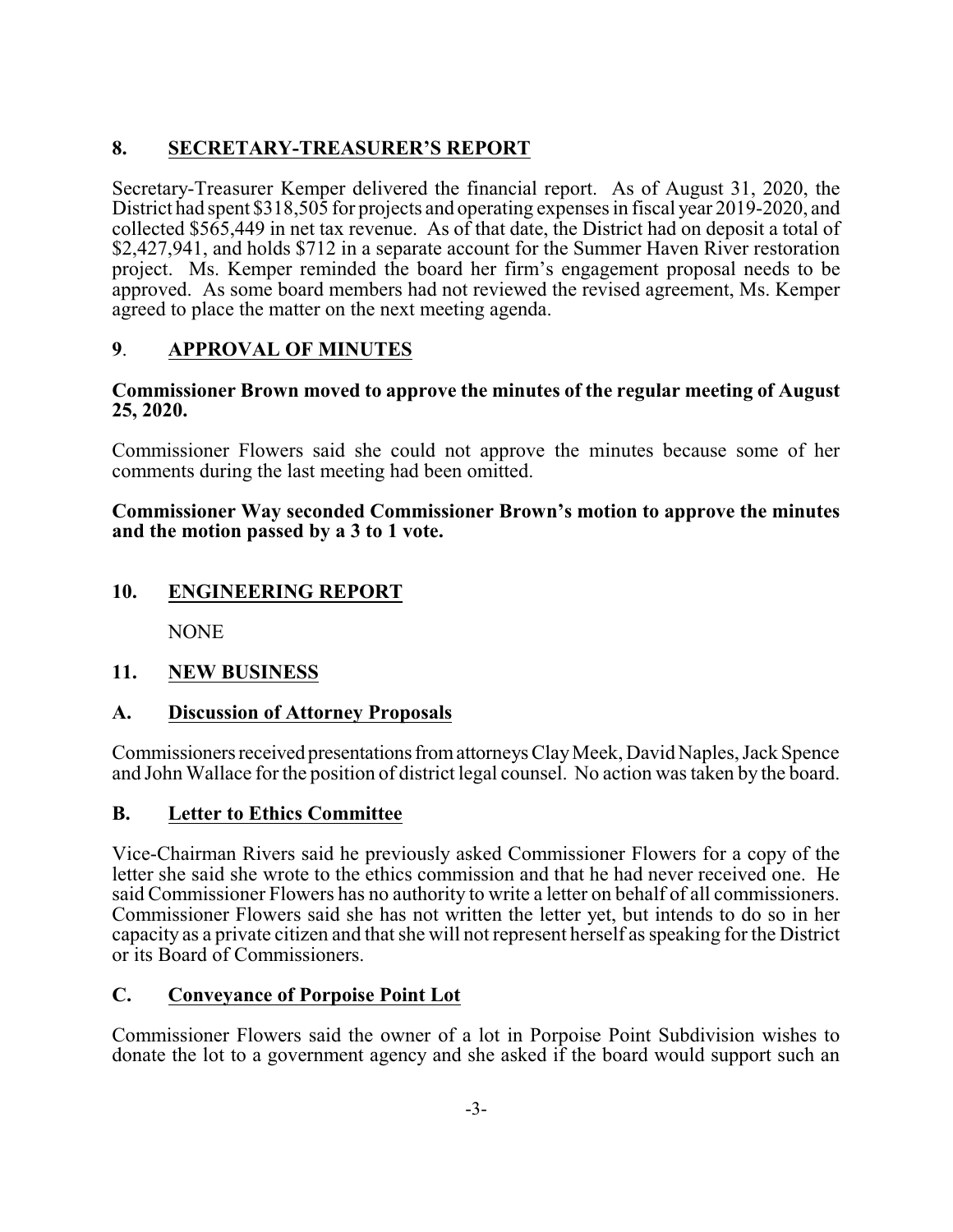action.

Vice-Chairman Rivers said he contacted a representative of the subdivision who informed him the record owner of the lot wishes to avoid paying homeowner association fees for the lot because it is located in the inlet. Mr. Bedsole said the property appraiser's website shows the lot lies under water. He added that nothing can be done with the lot and that liability from casualty losses and HOA fees would flow to the District if it takes ownership of the lot.

#### **A motion by Commissioner Flowers to further investigate accepting a gift of the inundated lot died for lack of a second.**

## **D. Membership in the Florida Association of Special Districts**

Vice-Chairman Rivers said membership in FASD has advantages for small districts such as access to lobbyists and informative meetings where useful information is shared. Annual dues are \$150.

#### **A motion by Commissioner Flowers to renew membership in FASD was seconded by Commissioner Way and unanimously approved.**

# **12. OLD BUSINESS**

## **A. May Street Boat Ramp**

Commissioner Flowers said the contractors she spoke with regarding her proposed May Street boat ramp were unable to attend the meeting and that she was advised by them that a building permit would be required from the City of St. Augustine.

David Birchim, Director of Planning and Building for the City of St. Augustine, addressed the board and stated the project would be very complex and would be subject to review and approval by the City. He said the first step is to obtain written permission from the Florida Department of Transportation for the use of its right-of-way. Next, a design for the project must be approved by the City's Planning and Zoning Board, then a permit could be issued and contractors retained. He said talking to contractors at this point is premature for such a project.

Commissioner Flowers said the project is to repair a boat ramp that already exists. Mr. Birchim said he was not aware of any boat ramp there nor had any plans been presented to the City.

Vice-Chairman Rivers said he was against the project because the public was already using the area as a canoe and kayak launch and because it floods with each high tide. He said it would be a waste of tax money to improve it.

Mr. Birchim said the development process for such a boat ramp would be the same as for any other commercial project.